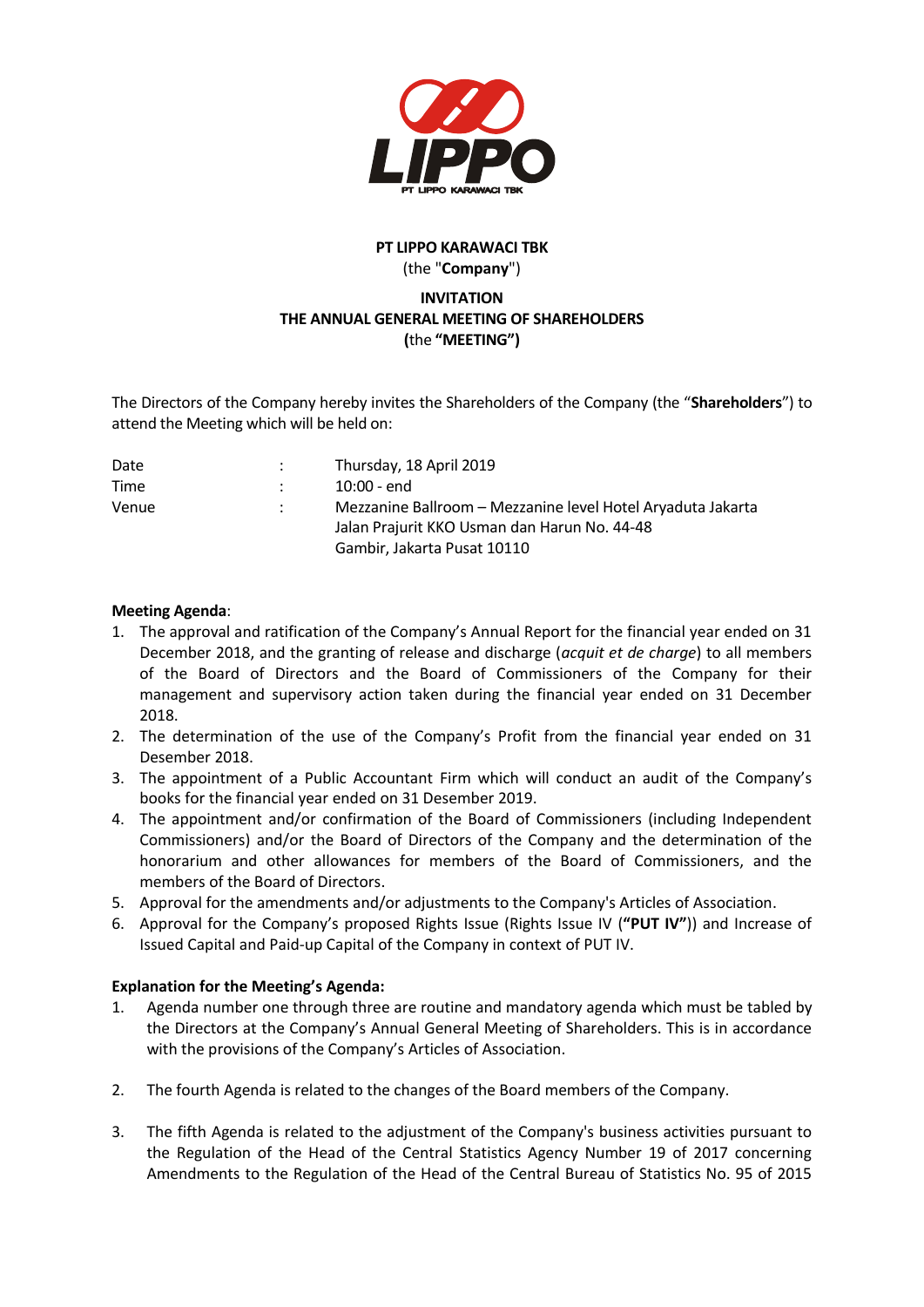concerning the Standard Classification of Indonesian Business Fields and the Company's plan to increase authorized capital and changes of tenure of the Board of Directors and the Board of Commissioners;

4. The sixth Agenda relates to the Company's plan to conduct Rights Issue and to comply with the provisions stipulated in OJK Regulation No. 32/POJK.04/2015 concerning Rights Issue.

#### **Notes**:

- 1. This Invitation to the Meeting is set out pursuant to Article 12 (3) of the Articles of Association of the Company and Financial Services Authority Regulation No. 32/POJK.04/2014 concerning the Plan and Implementation of the General Meeting of Shareholders of the Public Company and the Company does not send a separate invitation letter to the Shareholders, so this invitation complies with the regulation and serves as an official invitation to the Company's Shareholders.
- 2. Shareholders who has the right to attend or be represented (by a valid Attorney) in the Meeting are:
	- a. For the Company's shares not yet in the Collective Custody at PT Kustodian Sentral Efek Indonesia ("**KSEI**") the Shareholder whose name or their Proxy is recorded in the Company's Register of Shareholders at the close of trading of the Company's shares at the Indonesia Stock Exchange ("**IDX**") on 26 March 2019 no later than 4.00 PM Western Indonesian Time ("**WIB**");
	- b. For the Company's shares in the Collective Custody of KSEI : Shareholders or their Proxy whose name is recorded in the register of accounts custodian bank at KSEI at the close of trading of the Company on 26 March 2019 no later than 4.00 PM WIB; and
- 3. Registration for the Meeting on 18 April 2019 will commence at 09.30 AM WIB and close at 09.50 AM WIB. The Company may extend the registration time until such time prior to the Meeting's commencement, when it is deemed necessary.
- 4. The Shareholder or his attorney who is attending the Meeting is requested to bring and submit, upon registration, the following:
	- a. For individual shareholders, the photocopy of their Identity Card (*KTP*) or other identification to the officer of the Share Registrar
	- b. for the Company's Shareholders which are of the form of legal entities such as limited liability companies, cooperation, foundations or pension funds, a photocopy of their complete articles of association and the latest Board structure, and complete with the proof of approval/notification/validation (as applicable) from authorized officials or institutions; and,
	- c. The Shareholder whose shares are in the Collective Custody of KSEI, shall bring a Written Confirmation Letter for the Meeting ("**KTUR**") which can be obtained through their broker or Custodian Bank.